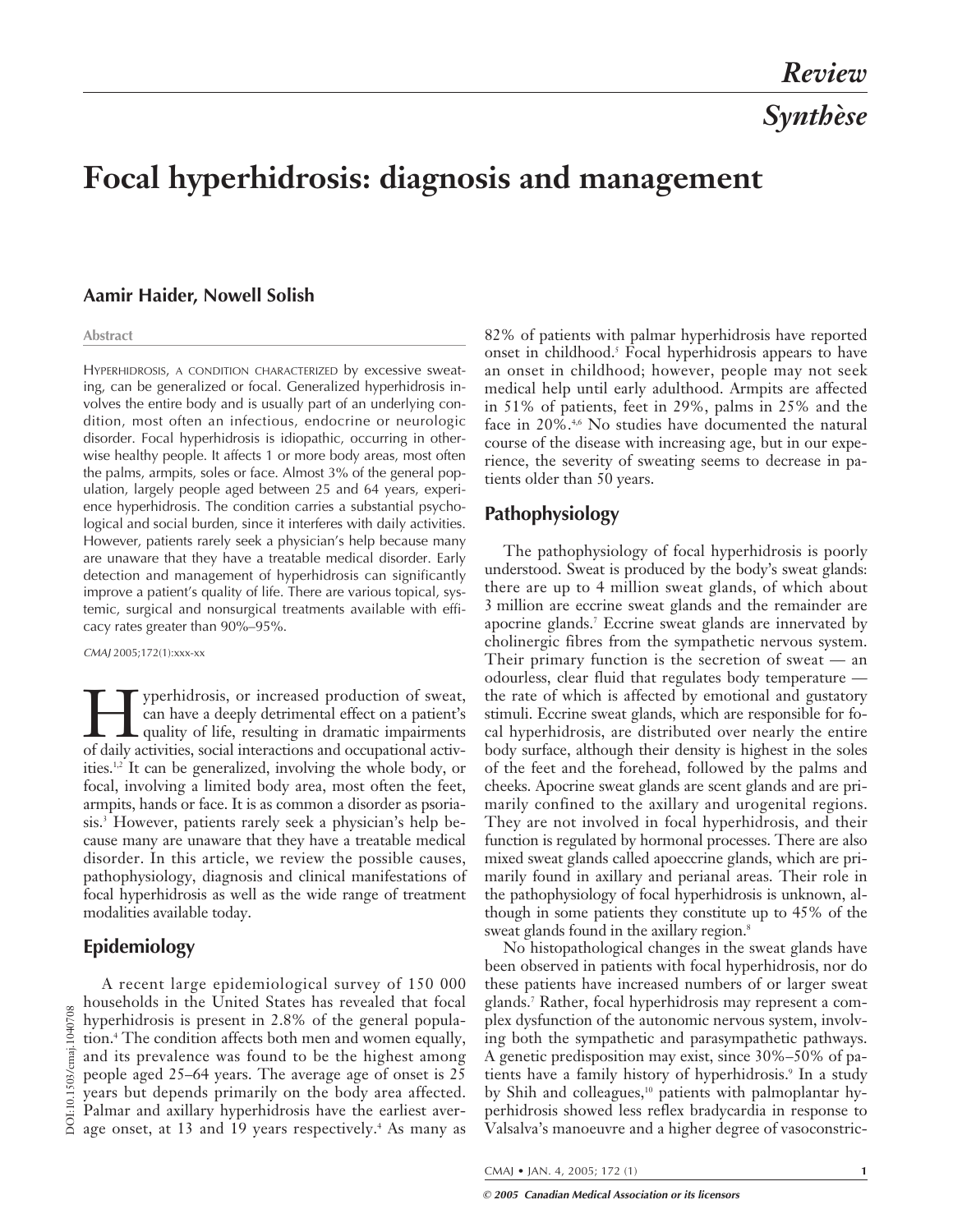| <b>Focal hyperhidrosis</b>           |                     |
|--------------------------------------|---------------------|
| Primary idiopathic hyperhidrosis     |                     |
| Gustatory sweating (Frey's syndrome) |                     |
| Neurologic                           |                     |
| Neuropathies                         |                     |
| Spinal injury                        |                     |
| <b>Generalized hyperhidrosis</b>     |                     |
| Endocrine                            | Infection           |
| Hyperthyroidism                      | Cardiovascular      |
| Hyperpituitarism                     | Shock               |
| Diabetes mellitus                    | Heart failure       |
| Menopause                            | Respiratory failure |
| Pregnancy                            | Drugs               |
| Pheochromocytoma                     | Fluoxetine          |
| Carcinoid syndrome                   | Venlafaxine         |
| Acromegaly                           | Doxepin             |
| Neurologic                           | Toxicity            |
| Parkinson's disease                  | Alcoholism          |
| Spinal cord injury                   | Substance abuse     |
| Cerebrovascular accident             |                     |
| Malignant disease                    |                     |
| Myeloproliferative disorders         |                     |
| Hodgkin's disease                    |                     |

tion in response to finger immersion in cold water. Such an increased sympathetic activity through the T2–T3 ganglia could cause palmar hyperhidrosis. Excessive palmar and plantar sweating could thus result in a vicious cycle, as evaporative cooling of the skin increases sympathetic outflow through reflex action, which in turn increases sweat output. Parasympathetic dysfunction was implicated in a study that compared heart rate variability in patients with focal hyperhidrosis with that of healthy control subjects.<sup>11</sup> The authors found that, although sympathetic activity seemed to be similar, patients with focal hyperhidrosis exhibited heart rate patterns suggesting parasympathetic dysfunction.

# **Diagnosis and clinical presentation**

The first step in the evaluation of hyperhidrosis is to differentiate between generalized and focal hyperhidrosis. Generalized hyperhidrosis is usually part of some other underlying condition, such as infective or malignant disease or a hormonal disorder,<sup>12</sup> and focal or primary idiopathic hyperhidrosis occurs in otherwise healthy people (Box 1). It usually peaks in the second or third decade of life and manifests as bilateral excessive sweat production confined to the armpits, soles of the feet, palms of the hands, face or other specific sites. Gustatory sweating (Frey's syndrome) is also a form of focal hyperhidrosis. A positive family history is evident in 30%–50% of patients.<sup>9</sup> Furthermore, patients with focal hyperhidrosis generally do not sweat during sleep. Thus, a medical history focusing on location of excessive sweating, duration of the presentation, family history, age at onset and the absence of any apparent cause allows one to easily differentiate focal from generalized hyperhidrosis (Box 2). Although there is no standard definition of focal hyperhidrosis, less than 1 mL/m2 of sweat production per minute by eccrine glands at rest and at room temperature is considered normal.8 Alternatively, sweat rates of discrete anatomic areas (e.g., palm, axilla) may be measured for research purposes (e.g., normal sweat rates for the axilla are  $<$  20 mg/min).<sup>13</sup> For practical clinical purposes, any degree of sweating that interferes with the activities of daily living should be viewed as abnormal.

Diagnosis of focal hyperhidrosis does not require laboratory investigations. A starch iodine test can be used to outline the area of excessive sweating (Fig. 1). Iodine solution  $(1\% - 5\%)$  is applied to a dry surface, and after a few seconds

starch is sprinkled over this area. The starch and iodine interact in the presence of sweat, leaving a purplish sediment. This purple area identifies the duct of the sweat gland. Although the starch iodine test is not necessary for diagnosis, it allows the qualitative identification of areas of excessive sweating, which can be recorded by pictures taken before and after treatment.

Psychosocial impairment is a significant aspect of focal hyperhidrosis (Box 3). In a US survey, one-third of patients with axillary hyperhidrosis reported their sweating as being barely tolerable or intolerable and as frequently interfering with activities of daily living; 35% of patients reported a decrease in leisure activity time due to exces-

#### **Box 2: Diagnostic criteria for primary focal idiopathic** hyperhidrosis<sup>13</sup>

Focal, visible, excessive sweating of at least 6 mo duration without apparent cause with at least 2 of the following characteristics:

- Bilateral and relatively symmetric sweating
- Frequency of at least 1 episode per wk
- Impairment of daily activities
- Age at onset  $< 25$  yr
- Positive family history
- Cessation of sweating during sleep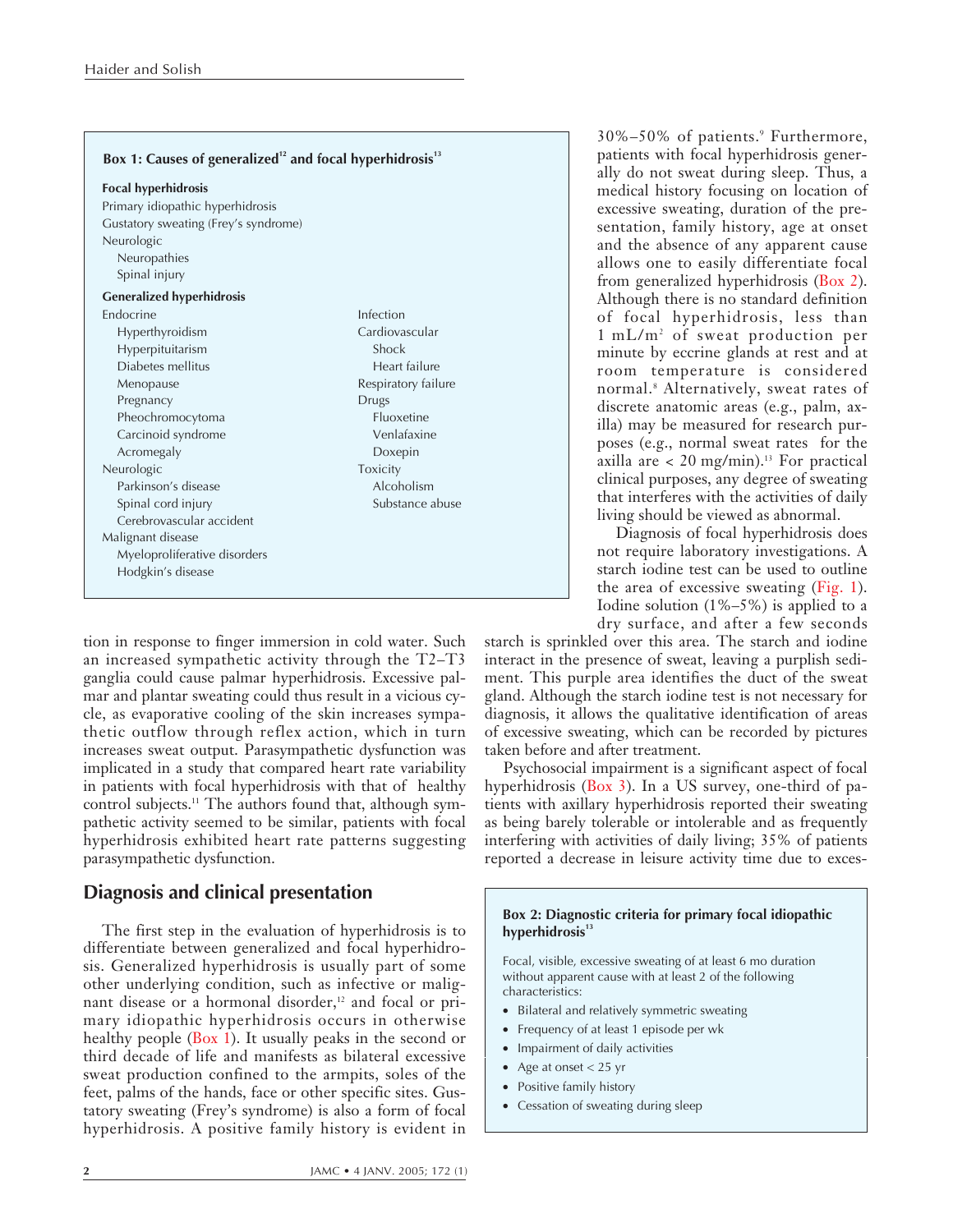sive sweating.<sup>4</sup> Many patients with focal hyperhidrosis go to considerable lengths to hide their condition,<sup>1</sup> and social interactions are significantly impaired, since patients experience feelings of humiliation and embarrassment. Simple aspects of socialization, such as shaking hands or hugging, become awkward. Focal hyperhidrosis also has a profound impact on occupational activities. Despite this, only one-third of the survey participants had consulted a physician about their problem. Clearly, primary care physicians can be instrumental in the initial diagnosis and assessment of this condition.

## **Treatment**

There is a wide range of nonsurgical (e.g., topical, systemic) and surgical treatments available for patients with focal hyperhidrosis. These treatment modalities vary in



**Fig. 1: A starch iodine test is used to outline the area of excessive sweating.** Iodine solution (1%–5%) is applied to a dry surface, followed by a sprinkling of starch (top). The iodine and starch interact in the presence of sweat, leaving a purplish sediment (bottom).

their therapeutic efficacy, duration of effect, side effects and cost, as well as in the scientific evidence of their efficacy (Tables 1 and 2).

## *Topical treatments*

Aluminum salts are the most common ingredient in over-the-counter antiperspirants used to treat focal hyperhidrosis. It has been postulated that the mechanism of their action is related to mechanical obstruction of the eccrine gland duct or to atrophy of the secretory cells.<sup>27</sup> The concentrations of aluminum salts in most commercial antiperspirants is 1%–2%; however, aluminum chloride solutions are available in 20%–25% concentrations. Repeated applications are often necessary every 24–48 hours. Improvement can be seen in mild cases within 3 weeks of treatment. The major limitation of aluminum chloride products is localized burning, stinging and irritation. To minimize irritation, these products can be applied to the affected area at bedtime and washed off after 6–8 hours. According to the literature, 25% aluminum chloride is an effective first-line treatment for mild axillary hyperhidrosis.28 Aluminum chloride 20% can reduce palmar hyperhidrosis within 48 hours after application, but the effect diminishes within 48 hours after the end of treatment.<sup>14</sup> Aluminum chloride 20% in alcohol can be effective in as many as 98% of cases of mild axillary hyperhidrosis.<sup>15</sup>

Topical aldehyde agents, such as formaldehyde and glutaraldehyde, have limited use in the treatment of focal hyperhidrosis because they can cause allergic sensitization and localized skin irritation.<sup>29</sup>

### *Iontophoresis*

Iontophoresis is defined as the introduction of ions into the skin by means of an electrical current. The mode of action is not yet clear, but it is postulated that a charged particle obstructs the duct or the electrical

#### **Box 3: Burden of disease in hyperhidrosis**

- Severe embarrassment associated with soaked clothing and wet palms
- Change of clothing required 2 or more times per day
- Handshaking avoided when possible
- Frustration with activities of daily living
- Impairment of performance and productivity at work
- Change in the type of leisure activities pursued
- Missed social gatherings with friends and family
- Depression and lack of confidence
- Skin maceration from constant wetness can lead to bacterial and fungal infections
- Difficulty with social and intimate relationships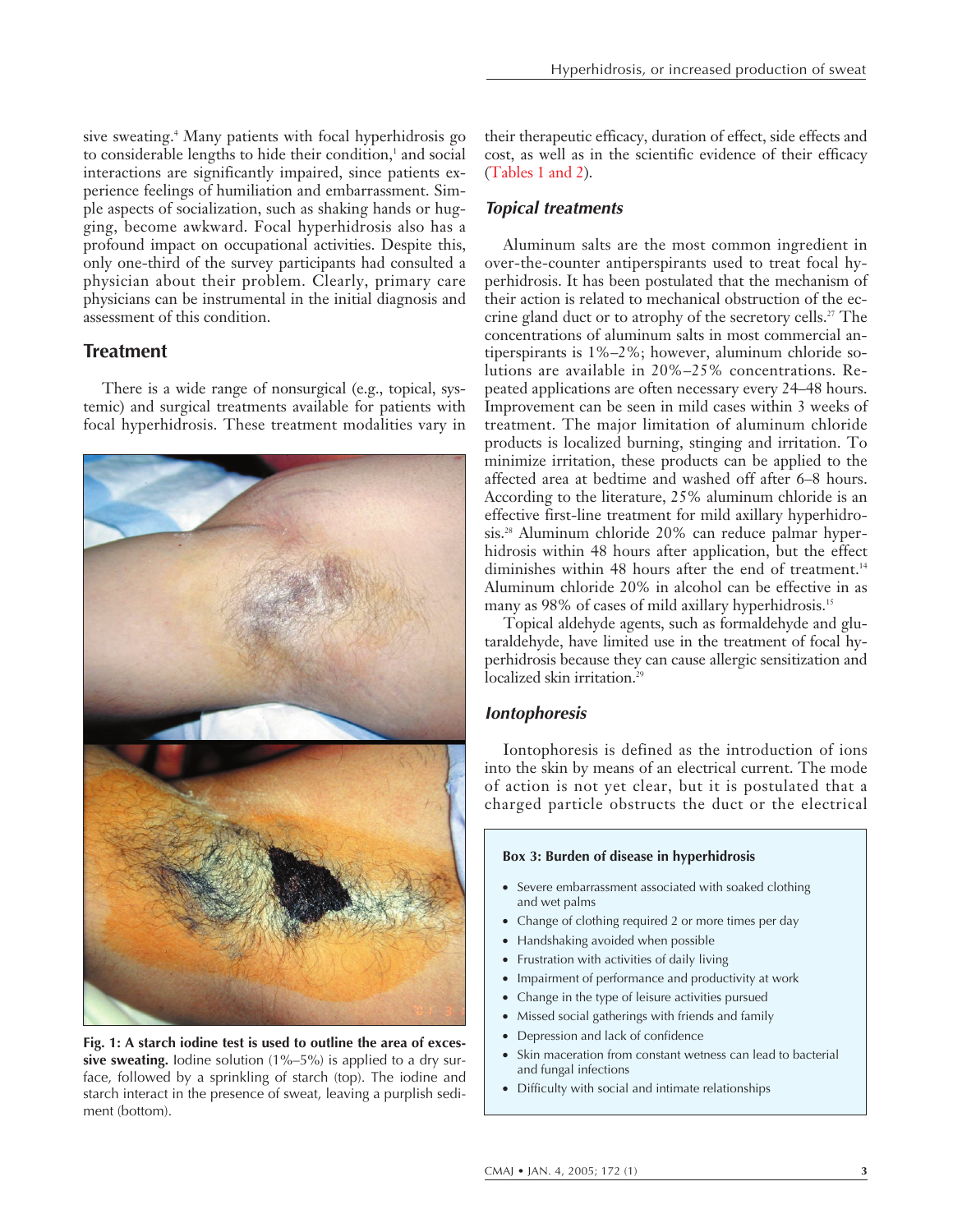change disrupts eccrine gland secretion.<sup>30</sup> The procedure entails placing the hands or feet in a shallow basin filled with water, through which an electric current is passed. Iontophoresis is primarily used for focal palmoplantar hyperhidrosis, since the hands and feet are the easiest body parts to submerge in water.

Iontophoresis has not been studied in large randomized controlled trials, but it has been reported to be 80%–100% effective in uncontrolled trials.<sup>16-18,31</sup> However, long-term maintenance therapy is generally required. The limitation of this treatment is that it causes skin irritation, dryness and peeling. It is also time consuming, as it may require 30–40 minutes per treatment site daily for at least 4 days a week. Normal sweating is generally achieved after 6–10 treatments. Overall, iontophoresis is considered a second-line treatment for focal palmoplantar hyperhidrosis and is contraindicated in patients who are pregnant or who have a pacemaker.

|                                 | Table 1: Evidence for medical treatments of focal hyperhidrosis |                                                                                               |                                                                                       |                                                                                                   |                                                                                                                                        |                    |                     |                                                                                                                |
|---------------------------------|-----------------------------------------------------------------|-----------------------------------------------------------------------------------------------|---------------------------------------------------------------------------------------|---------------------------------------------------------------------------------------------------|----------------------------------------------------------------------------------------------------------------------------------------|--------------------|---------------------|----------------------------------------------------------------------------------------------------------------|
| Trial                           | No. of<br>patients                                              | Study design                                                                                  | Intervention;<br>affected area                                                        | Outcome measure                                                                                   | Result                                                                                                                                 | p value            | Follow-up<br>period | Comment                                                                                                        |
| Goh et $al^{14}$                | 12                                                              | Controlled, single<br>blind; within<br>patient<br>comparison                                  | Aluminum<br>chloride 20%;<br>palms                                                    | Rate of skin<br>vapour loss $(g/m^2)$<br>per hour)                                                | Treated: 51.4 $g/m^2$ (SD 16.5)<br>Control: $72.7$ g/m <sup>2</sup> (SD 17.0)                                                          | 0.004              | 4 wk                | Skin irritation in<br>$4/12$ (33%)                                                                             |
| Scholes<br>et al <sup>15</sup>  | 65                                                              | Prospective,<br>uncontrolled                                                                  | Aluminum<br>chloride 20%;<br>axillae                                                  | Self-reported<br>improvement                                                                      | 64/65 (98%) reported<br>excellent control of<br>sweating                                                                               | NA                 | $12 \text{ mo}$     | Skin irritation in<br>29/65 (45%)                                                                              |
| Karakoc<br>et al <sup>16</sup>  | 112                                                             | Prospective,<br>uncontrolled                                                                  | lontophoresis;<br>palms, soles                                                        | No recurrence of<br>symptoms 20 d<br>after end of<br>treatment                                    | 91/112 (81%)                                                                                                                           | NA                 | 20d                 | Vesicles 8/112 (7%)<br>Erythema 10/112 (9%)<br>Discomfort 16/112<br>(14%)                                      |
| Reinauer<br>et al <sup>17</sup> | 25                                                              | Controlled, single<br>blind                                                                   | lontophoresis<br>(comparison of<br>DC, AC, and AC<br>with DC offset);<br>palms, soles | Gravimetric sweat<br>rate (mg/min)                                                                | No change with AC<br>alone; both DC and AC<br>with DC offset resulted<br>in normal sweat rates<br>$(< 20$ mg/min) after<br>11 sessions | <b>NA</b>          | 3 wk                | Acrocyanosis, edema<br>(rates not provided)                                                                    |
| Holzle<br>${\rm et\;al^{18}}$   | 71                                                              | Prospective,<br>uncontrolled                                                                  | lontophoresis;<br>palms, soles                                                        | Gravimetric sweat<br>rate (mg/min)                                                                | Palmar: mean 52 mg/min<br>at baseline to $<$ 20 mg/min<br>Plantar: mean 43 mg/min<br>at baseline to $<$ 15 mg/min                      | None<br>provided   | 14 mo               | Burning, tingling,<br>erythema, vesicles in<br>short term; none in<br>long term                                |
| Heckmann<br>et al <sup>19</sup> | 145                                                             | Randomized,<br>double blind;<br>within patient<br>comparison of<br>intervention v.<br>placebo | Botulinum toxin;<br>axillae                                                           | Gravimetric sweat<br>rate (mg/min)                                                                | Treatment: $24 \pm 27$ mg/min<br>Placebo: $144 \pm 113$ mg/min<br>Mean difference:<br>$111$ mg/min;<br>95% CI 91-132 mg/min            | < 0.001            | 24 wk               | Compensatory<br>hyperhidrosis $(< 1\%)$<br>Axillary itching $(< 1\%)$<br>Shoulder muscle<br>soreness $(< 1\%)$ |
| Naumann<br>$et al^{20}$         | 320                                                             | Randomized,<br>double blind,<br>placebo<br>controlled*                                        | axillae                                                                               | Botulinum toxin; $\geq 50\%$ reduction<br>in gravimetric<br>sweat rate (mg/5<br>min)              | Treatment: 198/320 (82%)<br>Placebo: 16/78 (21%)                                                                                       | < 0.001            | 16 wk               | Compensatory<br>hyperhidrosis (5%)                                                                             |
| Lowe<br>et al <sup>21</sup>     | 17                                                              | Randomized<br>double blind;<br>within patient<br>comparison of<br>intervention v.<br>placebo* | palms                                                                                 |                                                                                                   | Botulinum toxin; Patient satisfaction Treatment: 17/17 (100%)<br>Placebo: 2/17 (12%)                                                   | < 0.001            | 4 wk                | <b>Transient intrinsic</b><br>muscle weakness<br>$(< 1\%)$                                                     |
| Schnider<br>$et al^{22}$        | 11                                                              | Randomized,<br>double blind;<br>within patient<br>comparison of                               | palms                                                                                 | Botulinum toxin; Mean reduction in Treatment: 31%<br>sweating<br>measured by<br>triketohydrindene | (95% CI 20%-42%)                                                                                                                       | < 0.001            | 13 wk               | Transient intrinsic<br>muscle weakness<br>$(< 1\%)$                                                            |
|                                 |                                                                 | intervention v.<br>placebo                                                                    |                                                                                       | hydrate sweat test                                                                                | Placebo: 0.2%-1.2%                                                                                                                     | Not<br>significant |                     | Self-reported<br>improvement in 8/11<br>$(73%)$ of patients at<br>end of study                                 |

Note:  $SD =$  standard deviation,  $NA =$  not available,  $DC =$  direct current,  $AC =$  alternating current,  $CI =$  confidence interval. \*Study used a normal level of sweating of < 20 mg/min.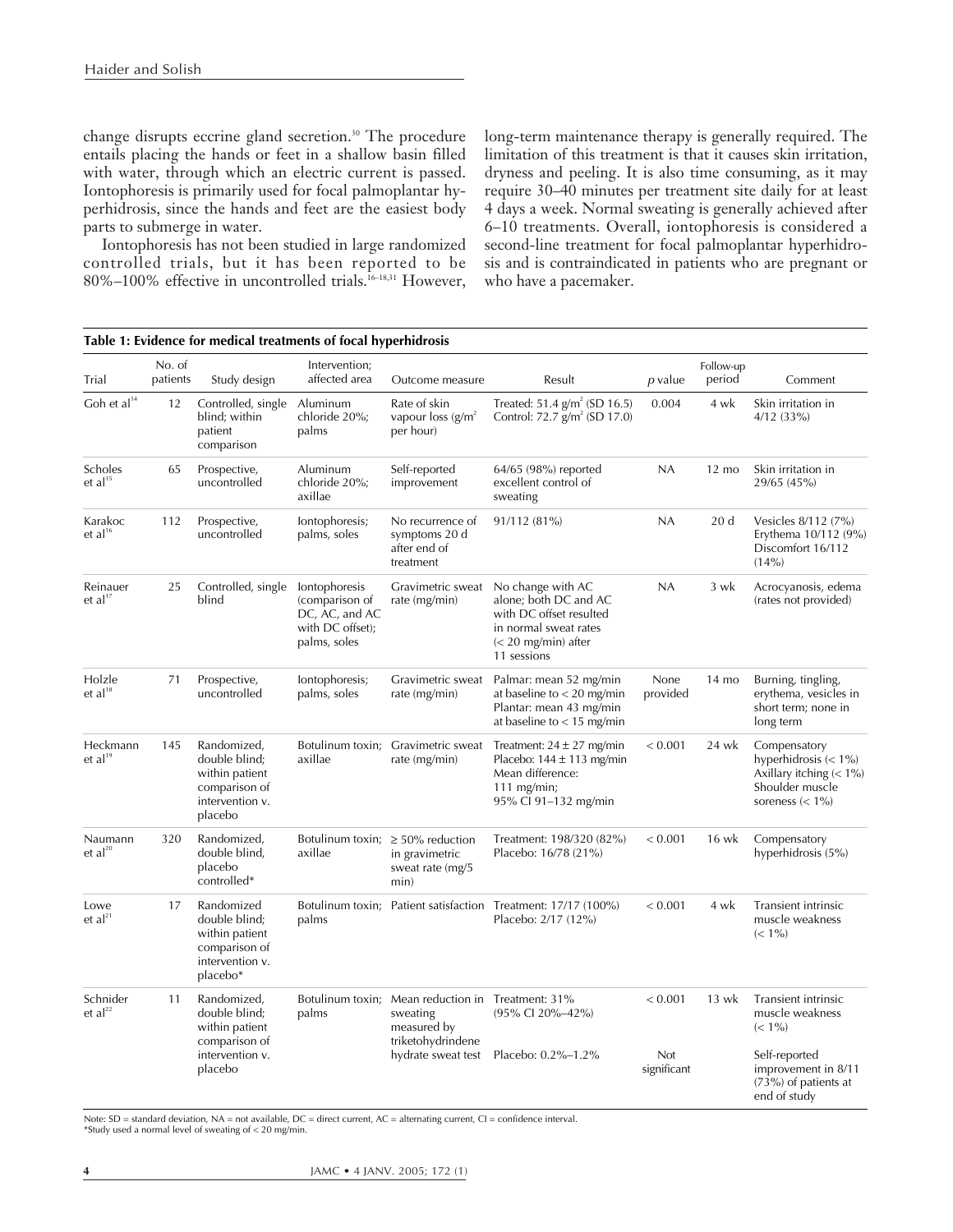#### *Botulinum toxin A*

Botulinum toxin A is the best-studied treatment to date for focal hyperhidrosis. It is a neurotoxin produced by the anaerobic bacterium *Clostridium botulinum*; <sup>32</sup> 7 serotypes of toxin exist, of which type A is the most potent. When used to treat focal hyperhidrosis, botulinum toxin is injected intradermally and acts to inhibit the release of acetylcholine at the neuromuscular junction and from sympathetic nerves that innervate eccrine sweat glands, which results in loss of sweating (Figs. 2 and 3). $34$ 

Botulinum toxin has been evaluated as a treatment for axillary hyperhidrosis in 2 large randomized controlled trials.19,20 A significant improvement was reached in 95% of patients at 1 week, and the average duration of effect was 7 months. For palmar hyperhidrosis, the response rate was greater than  $90\%$ ;<sup>21,22</sup> the duration of effect was generally 4–6 months. The major limitation of this treatment is that the injections are painful and require a nerve block for anesthesia. However, patient satisfaction in randomized controlled trials with botulinum toxin was nearly 100%. Excellent response rates to botulinum toxin application in plantar hyperhidrosis have also been reported<sup>35-37</sup> but still need to be confirmed by controlled studies.

Contraindications to botulinum toxin therapy include neuromuscular disorders such as myasthenia gravis, pregnancy and lactation, organic causes of hyperhidrosis, and medications that may interfere with neuromuscular transmission. For this treatment, patients should be referred to

physicians specialized in the administration of botulinum toxin. It must be noted, however, that the cost of the drug is a limitation to its wider use.

#### *Surgical treatments*

Surgical treatments include endoscopic thoracic sympathectomy, which destroys the sympathetic ganglia by excision, clamping, transection or ablation with cautery or laser. Several retrospective studies and uncontrolled clinical trials have demonstrated that endoscopic thoracic sympathectomy is effective in eliminating axillary, palmar and facial hyperhidrosis in 68%–100% of cases.<sup>5,23-25</sup> Plantar hyperhidrosis was reduced in 58%–85% of patients. The main limitation of this procedure is a high incidence of mild to severe compensatory hyperhidrosis, usually involving the trunk and lower limbs, in up to 86% of patients.<sup>34</sup> Other adverse effects include gustatory sweating, phantom sweating (the sensation of impending hyperhidrosis in the absence of sweating), neuralgia, Horner's syndrome and the risk of hemothorax or pneumothorax.<sup>34</sup> Furthermore, lumbar sympathectomy for plantar hyperhidrosis is associated with sexual dysfunction.13 Other surgical procedures with reported efficacy include excision of axillary tissue and subcutaneous axillary curettage and liposuction.26,38,39 Surgical options for focal hyperhidrosis are associated with high efficacy rates, but they should be reserved for patients for whom other treatments have been ineffective and who appreciate the risks associated with the procedure and potential complications.

| Trial                           | No. of<br>patients | Study design                                               | Intervention;<br>affected area                                                                  | Outcome<br>measure                    | Result                                                                                                            | $p$ value        | Follow-up<br>period | Side effects                                                                       |
|---------------------------------|--------------------|------------------------------------------------------------|-------------------------------------------------------------------------------------------------|---------------------------------------|-------------------------------------------------------------------------------------------------------------------|------------------|---------------------|------------------------------------------------------------------------------------|
| Doolabh<br>$et al^{23}$         | 180                | Retrospective                                              | Endoscopic<br>sympathectomy<br>(cauterization);<br>axillae, palms,<br>soles, face               | Self-reported<br>improvement          | Satisfied patients:<br>axillae 54/55 (99%)<br>palms 140/140 (100%)<br>soles 72/125 (58%)<br>face 37/39 (95%)      | <b>NA</b>        | $17 \text{ mo}$     | Compensatory<br>hyperhidrosis (78%)<br>Horner's syndrome (1%)<br>Hemothorax (2%)   |
| Reisfeld<br>et al <sup>24</sup> | 1312               | Retrospective                                              | Endoscopic<br>sympathectomy<br>clamping v.<br>cauterization;<br>palms, face                     | Self-reported<br>improvement          | Satisfied patients:<br>clamping 98%<br>cauterization 95%                                                          | < 0.025          | $23 \text{ mo}$     | Compensatory<br>hyperhidrosis $(>90\%)$<br>Pneumothorax $(< 1\%)$                  |
| Lin et $al5$                    | 1360               | Retrospective                                              | Endoscopic<br>sympathectomy<br>(cauterization);<br>palms                                        | Self-reported<br>improvement          | Resolution of symptoms<br>in 99% of patients<br>immediately and at<br>follow-up                                   | <b>NA</b>        | 28 mo               | Compensatory<br>hyperhidrosis (84%)<br>Pneumothorax $(< 1\%)$                      |
| Zacherl<br>et al $^{25}$        | 369                | Retrospective                                              | Endoscopic<br>sympathectomy<br>with v. without<br>video assistance<br>(cauterization);<br>palms | Self-reported<br>improvement          | With video assistance<br>27/30 (90%) had dry<br>limbs; without video<br>assistance 239/293 (91%)<br>had dry limbs | None<br>provided | 36 mo               | Compensatory<br>hyperhidrosis (69%)<br>Horner's syndrome (2%)                      |
| Proebstle<br>$et al^{26}$       | 38                 | Prospective,<br>uncontrolled<br>before-after<br>comparison | Subcorial<br>curettage;<br>axillae                                                              | Gravimetric<br>sweat rate<br>(mg/min) | Mean sweat rate before<br>curettage 48.4 mg/min;<br>after curettage 18.1 mg/min                                   | < 0.001          | 8 wk                | Scars $(53%)$<br>Paresthesia (33%)<br>Pigmentation (33%)<br>Partial alopecia (44%) |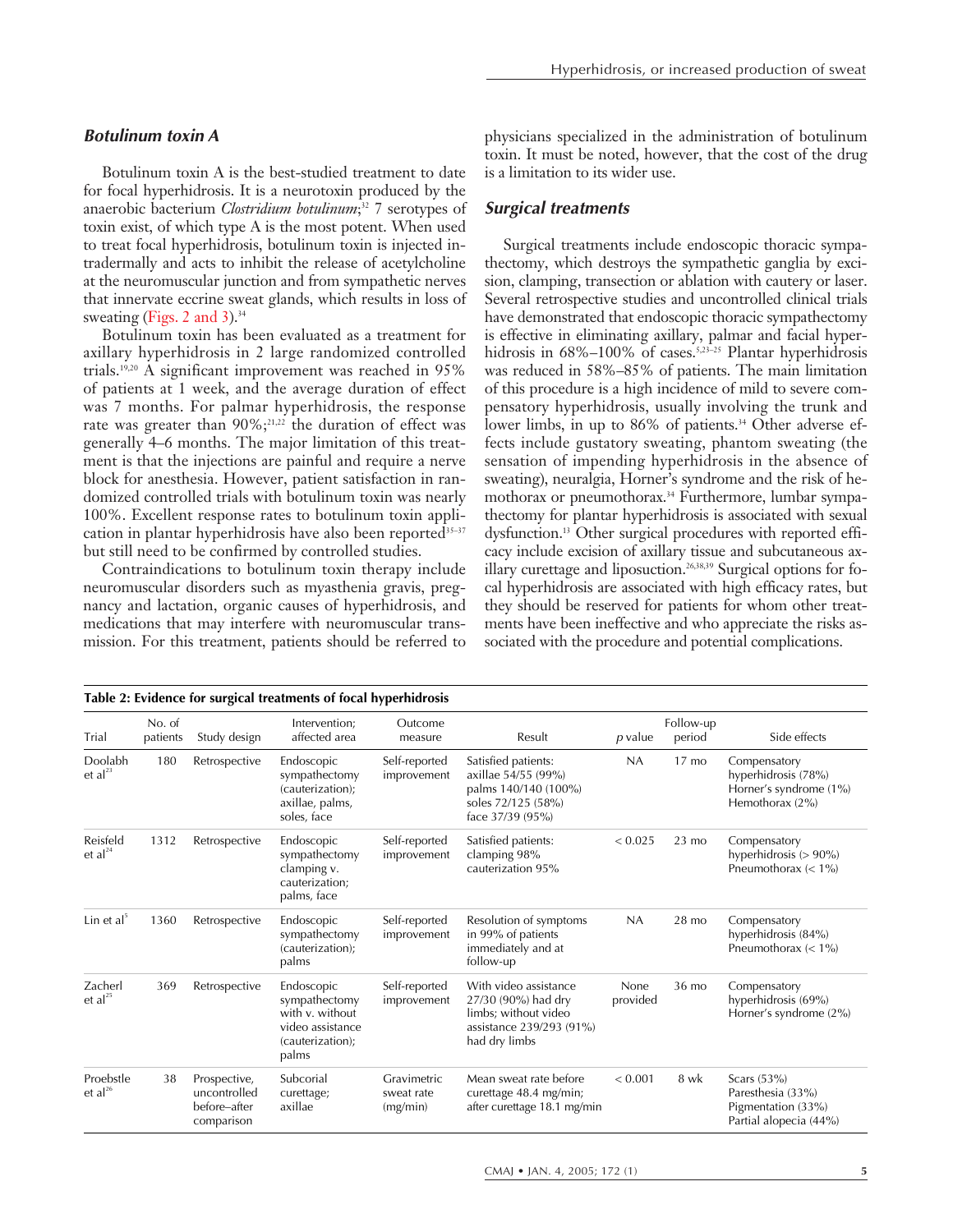#### *Systemic treatments*

The main systemic agents used to treat focal hyperhidrosis are anticholinergic agents. By inhibiting synaptic acetylcholine, they interfere with neuroglandular signalling.<sup>34</sup> The main limitation of these drugs is that the doses required to achieve reduced sweating may also result in adverse effects such as dry mouth, blurred vision, urinary retention, constipation and tachycardia. Glycopyrrolate, an anticholinergic drug, at initial doses of 1 mg twice daily may improve hyperhidrosis, but the eventual dosage required usually results in unacceptable side effects.34 Other systemic agents include amitriptyline, clonazepam, β-blockers (e.g., propranolol) and calcium-channel blockers (e.g., diltiazem), gabapentin and indomethacin.34,40–42 However, these drugs have been used mostly by patients with generalized hyperhidrosis; their role in the treatment of focal hyperhidrosis remains to be established.

#### *Alternative treatments*

Biofeedback training, hypnosis and different types of relaxation techniques have been used to treat hyperhidrosis,<sup>43,44</sup> but research data on their efficacy are still scarce to nonexistent. The lack of well-designed trials and long-term follow-up limits their use.



**Fig. 2: Intradermal botulinum toxin injections for the treatment of axillary hyperhidrosis.** Focal axillary hyperhidrosis is treated with 50–200 units of botulinum toxin A per axilla. The usual starting dose is 50 units per axilla. The drug is injected intradermally using a 13-mm-long 30-gauge needle. Injections are done in a grid-like pattern in order to cover the entire affected area, with injection sites generally 1–2 cm apart. There is no difference in efficacy of botulinum toxin A in the treatment of axillary hyperhidrosis when administered by subcutaneous or intradermal injection, but intradermal injections are reported to be more painful.<sup>33</sup> The subcutaneous injection technique requires further study for validation of the results.

## **Conclusion**

Various treatments of focal hyperhidrosis are available. Aluminum chloride-based topical treatments can be used as first-line treatment of axillary hyperhidrosis, which is the most frequent form of focal hyperhidrosis, as well as of palmar hyperhidrosis. Iontophoresis can be used as second-line treatment of palmar and plantar hyperhidrosis. Botulinum toxin seems the most effective treatment, but it is painful and costly. Surgical thoracic sympathectomy may be the only solution for patients with severe hyperhidrosis in whom other treatments have not produced satisfactory results. The role of alternative and systemic treatments in focal hyperhidrosis remains to be established. Given that effective treatment can result in dramatic improvements to a patient's quality of life, physicians can play an instrumental role in the diagnosis and management of this distressing condition.

#### This article has been peer reviewed.

From the Division of Dermatology, Department of Medicine, Sunnybrook and Women's College Health Sciences Centre, University of Toronto, Toronto, Ont.

*Competing interests:* None declared.

*Contributors:* Both authors drafted and revised the ariticle and gave final approval of the version to be published.



**Fig. 3: Intradermal botulinum toxin injections for the treatment of palmar hyperhidrosis.** For palmar hyperhidrosis, intradermal injections spaced about 1–2 cm apart seem to give the best results. About 2 units of botulinum toxin A are injected per site as required, with a total dose of 100 units for each palm. The main limitation is that most patients find the injections painful and may require regional anesthesia via median, ulnar and radial nerve blocks at the wrist level. A similar technique and dosage of botulinum toxin A is used for the treatment of plantar hyperhidrosis, requiring regional nerve blocks of posterior tibial and sural nerves for anesthesia. Other methods of reducing the pain of injections have included high-intensity vibration devices, cool packs and liquid nitrogen spray, all with variable results.13